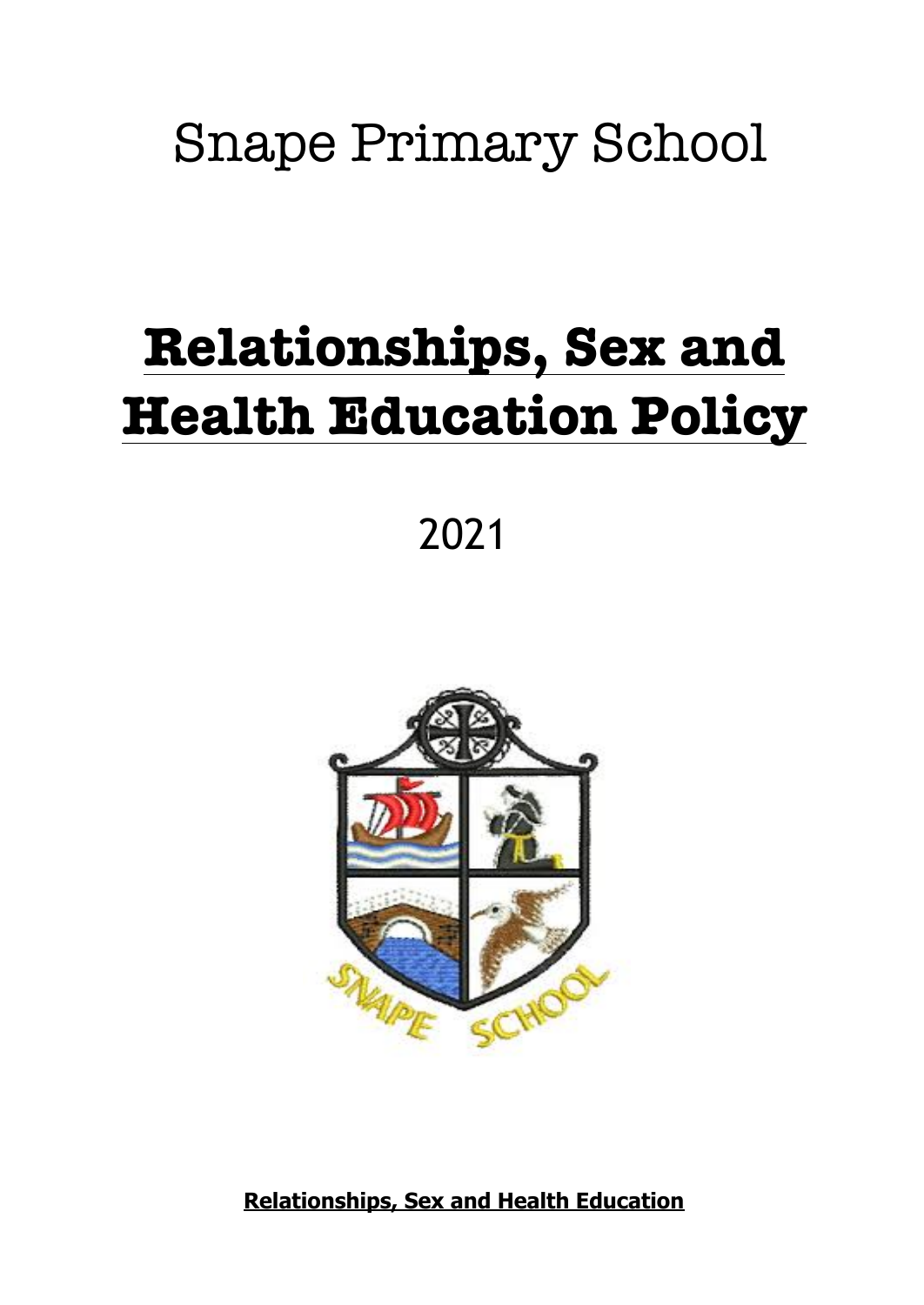### **(RSHE) Policy**

This policy covers our school's approach to the teaching, planning and resourcing of Relationships and Sex Education. It was produced through consultation with pupils, parents, governors and staff members.

#### **Statutory requirements**

We must provide relationships education to all pupils as per section 34 of the Children and Social work act 2017. However, we are not required to provide sex education but we do need to teach the elements of sex education contained in the science curriculum. In teaching RSE, we must have regard to guidance issued by the secretary of state as outlined in section 403 of the Education Act 1996. At Snape Primary School, we teach RSE as set out in this policy.

#### **1. Context**

We aim to take an inclusive approach to the requirement for RSE believing it will provide pupils with the knowledge that will enable them to navigate a world in which many will try to tell them how to behave, what to think and what do. It is our hope that the RSE curriculum will provide them with the skills to communicate their own views and make their own informed decisions.

#### **2. Principles**

RSE should be based on the following principles encountered over a child's primary education:

- Children should learn the significance of committed relationships, as key building blocks of community and society.
- Sex education includes learning about physical and emotional development.
- Sex education is part of a wider social, personal, spiritual and moral education process.
- Children should be taught to have respect for their own and other people's bodies.
- It is important to build positive relationships with others, involving trust and respect.
- Children need to learn how to keep themselves safe when using the internet and other forms of technology.
- Children need to be aware of responsible use of all forms of technology in order to respect the wellbeing and integrity of others.

#### **3. Aims and Objectives for RSE**

Our RSE programme is an integral part of our whole school PSHE education provision and our objectives are-

- To provide an environment in which children may develop a healthy self-esteem and respect for their bodies and the bodies of others.
- To develop a sense of personal identity that will reflect the child's growing ability to make good choices of behaviour and lifestyle.
- To understand the nature of many types of personal relationships, including friendship, family relationships, love and conflict.
- To develop an understanding of the physical, emotional and sexual development of human beings leading to preparation for puberty.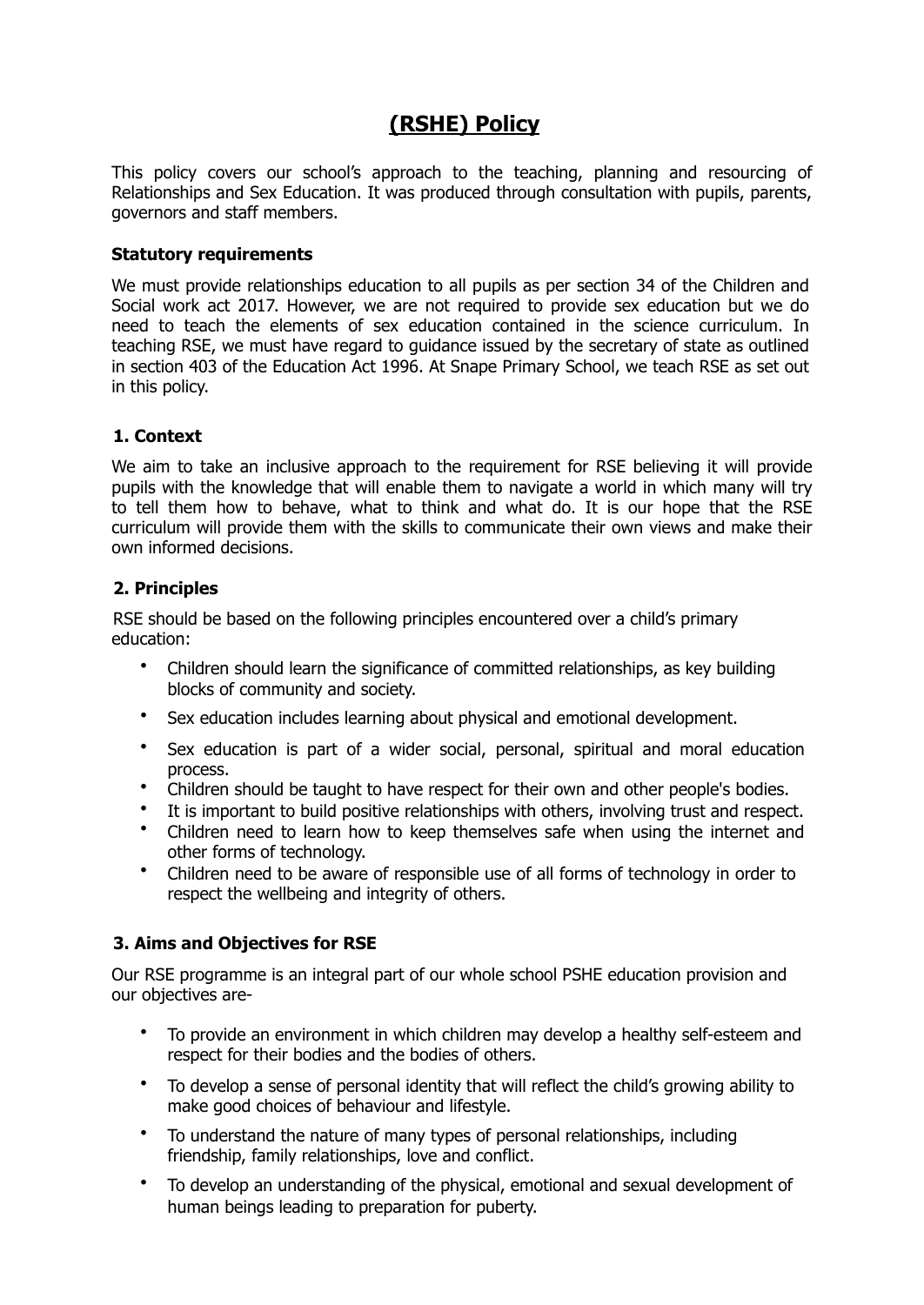- To provide an acceptable, accurate sexual vocabulary.
- To counter stereotypical gender attitudes.
- To develop communication skills speaking, listening, negotiating and assertiveness.
- To provide the necessary knowledge and develop the skills required to enable children to keep themselves safe and understand that they have rights over their own body.
- To develop respect for their own bodies and the importance of sexual activity as part of a committed, long-term, and loving relationship or marriage.
- The characteristics of a healthy family life and that many families look different from their own.
- The importance of respecting others, even when they are very different from them.
- How people choose, make and maintain friendships.
- The rules and principles for keeping safe in friendships and relationships, including online.

#### **4. Organisation**

Our RSE programme will be planned and delivered for all year groups following the One Decision scheme of work. Our programme, appropriate for each age group, has been reviewed and adapted in consultation between teachers and parent/carers. The needs and situations of individual parents' and classes' are always taken into account.

The teaching of all RSE is set within a clear, balanced and moral framework in which pupils are encouraged to consider the importance of responsibility, sensitivity, self-esteem, dignity, self-restraint, loyalty and fidelity.

In line with the Equalities Act, RSE will be presented in such a way that all children will have equal opportunity to access the curriculum and support will be provided as necessary to pupils e.g those with SEND who may have difficulty accessing this subject.

Our RSE programme is inclusive of all learners and will be taught through a range of teaching methods and interactive activities such as question and answer boxes, problem page scenarios, story bag activities, pair and share work, circle time etc. High quality resources will support our RSE provision and this may include books, film clips, interactive whiteboard resources etc which will be used to support and promote understanding of the key objectives.

We teach RSE through different aspects of the curriculum. While we carry out the main sex education teaching in our personal, social and health education (PSHE) curriculum, we also teach some sex education through other subject areas (e.g. science ), where we feel that they contribute significantly to a child's knowledge and understanding of his, her or their own body, and how it is changing and developing. Student voice will be used to review and tailor our RSE programme to match the different needs of our pupils.

#### **5. Delivery of RSE**

RSE is taught within the personal, social, health and economic (PSHE) education curriculum. Biological aspects of RSE are taught within the science curriculum, and other aspects are included in religious education (RE). Pupils also receive stand-alone sex education sessions.

Relationships education focuses on teaching the fundamental building blocks and characteristics of positive relationships including: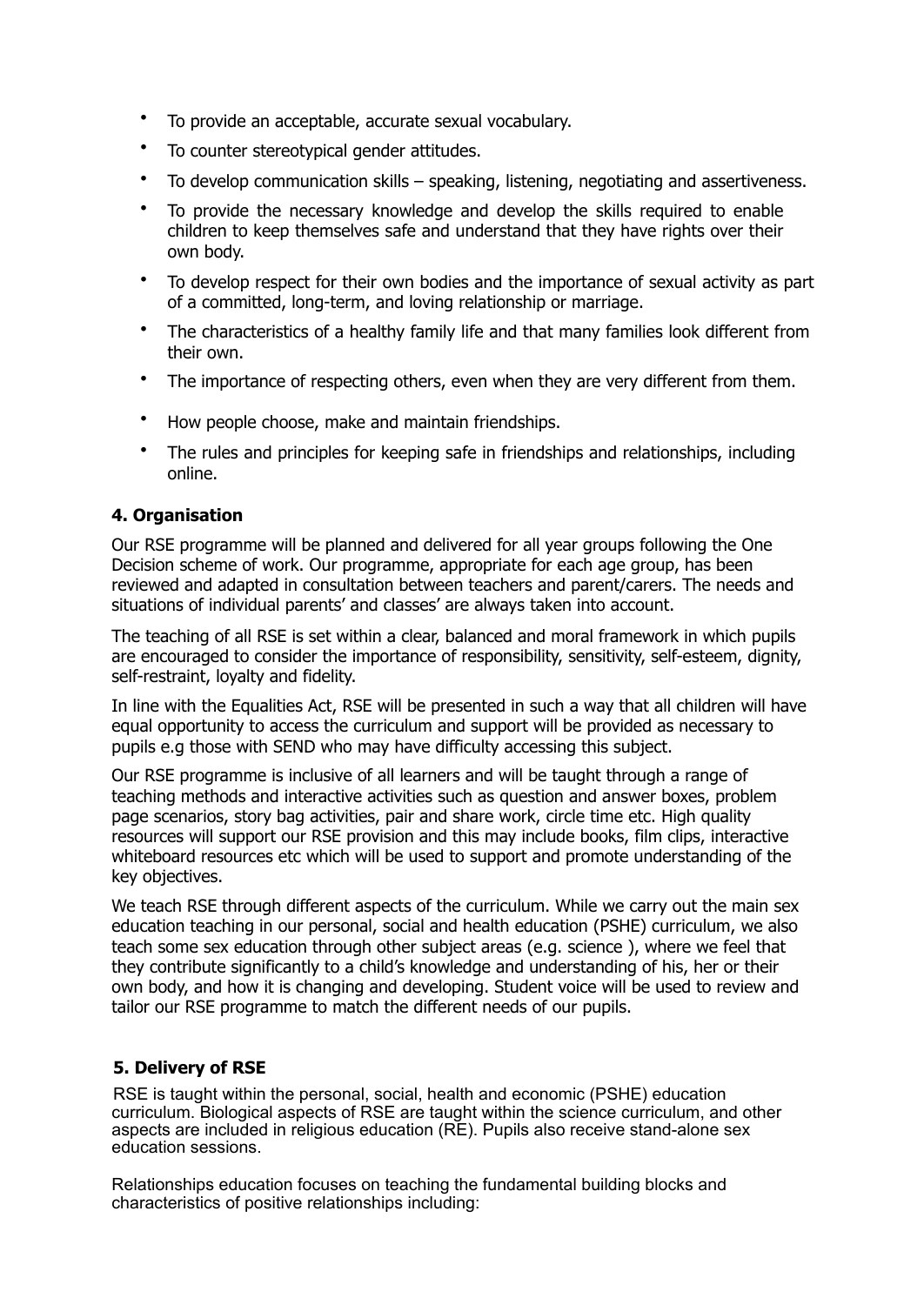- · Families and people who care for me
- · Caring friendships
- · Respectful relationships
- · Online relationships
- · Being safe
- · The KS2 science curriculum also covers 'animals including humans'. This touches upon the lifecycle of humans/growing and changing.

#### **6. Role and responsibilities**

#### **6.1 The Role of parents**

The school is well aware that the primary role in children's sex education lies with parents and carers therefore we consult them on a regular basis as a way of monitoring the subject. We wish to build a positive and supporting relationship with the parents of children at our school through mutual understanding, trust and cooperation. In promoting this objective we:

- · inform parents about the school's RSE policy and practice;
- · answer any questions that parents may have about the Relationships, Sex Education of their child;
- · take seriously any issue that parents raise with teachers or governors about this policy or the arrangements for sex education in the school;
- · inform parents about the best practice known with regard to RSE, so that the teaching in school supports the key messages that parents and carers give to children at home.

We believe that, through this mutual exchange of knowledge and information, children will benefit from being given consistent messages about their changing body and their increasing responsibilities.

If they feel it necessary parents have the right to withdraw their child from part or entirety of the Sex Education taught curriculum that is not part of the Science curriculum, after consultation with the Headteacher. If a parent chooses to activate this right, they would have to assure the Headteacher that their child would receive this element of their education from an alternative source. Children may not be withdrawn from the relationship element of RSE.

We work closely with parents to ensure that they are fully aware of what is being taught and as part of our whole school approach to RSE there will be annual parent information sessions where the parents will have the opportunity to view the materials and resources being used in lessons.

#### **6.2. The role of the headteacher**

It is the responsibility of the headteacher to ensure that both staff and parents are informed about our relationships and sex education policy, and that the policy is implemented effectively. It is also the headteacher's responsibility to ensure that members of staff are

given sufficient training, so that they can teach effectively and handle any difficult issues with sensitivity.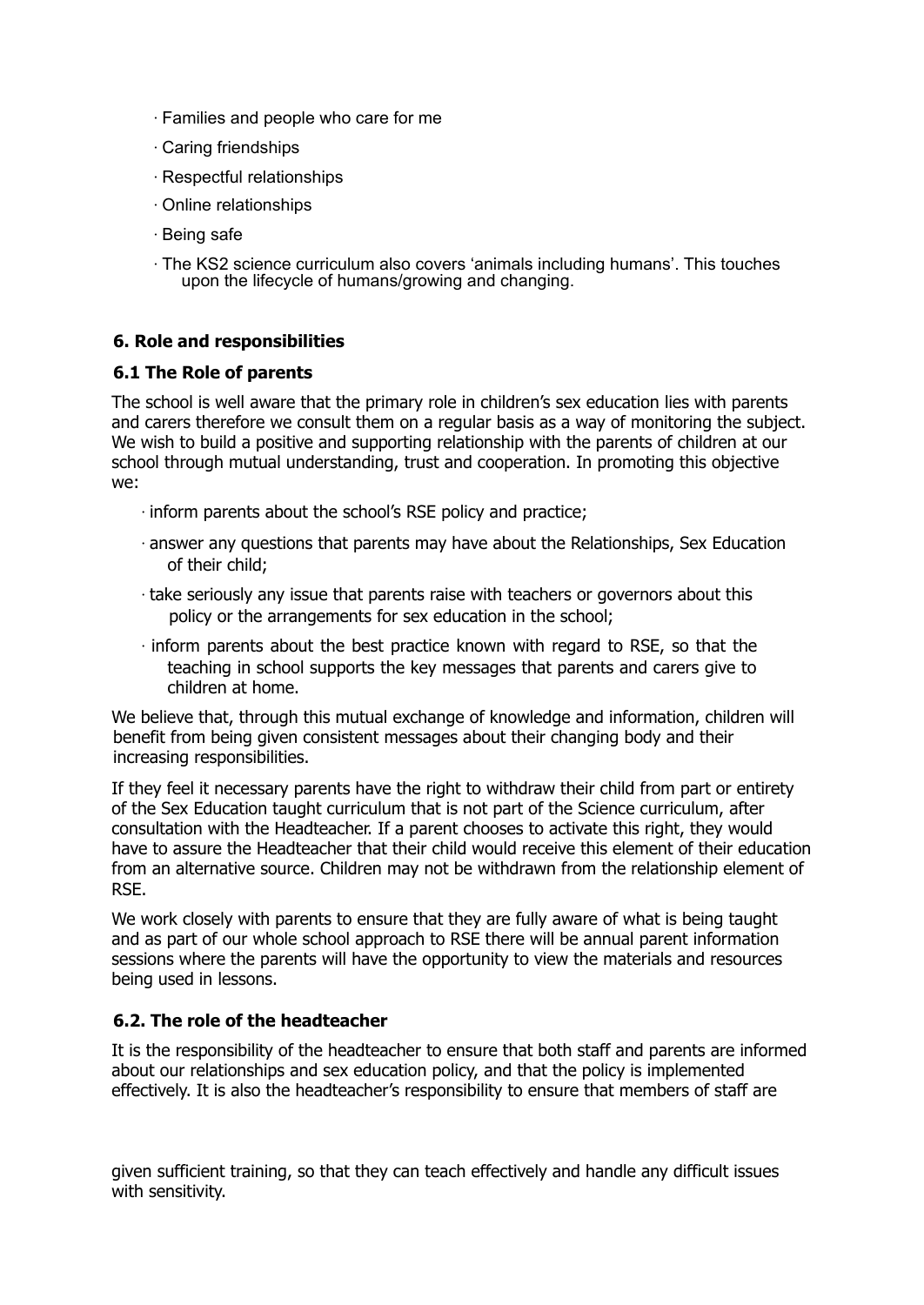The headteacher liaises with external agencies regarding the school sex education programme, and ensures that all adults who work with children on these issues are aware of the school policy, and that they work within this framework.

The headteacher monitors this policy on a regular basis and reports to governors, when requested, on the effectiveness of the policy.

#### **6.3 The role of other members of the community**

We encourage other valued members of the community to work with us to provide advice and support to the children with regard to health education. Visitors, professionals or parents, used as leaders of or contributors to RSE, must always abide by the school's RSE policy. They must never be left in control of a class, but must be accompanied at all times by a staff member.

#### **6.4 The Staff**

The staff are responsible for delivering RSE in a sensitive way and continually model positive attitudes to RSE. Staff are also responsible for monitoring progress and appropriately responding to the needs of individual pupils. Staff are also expected to respond appropriately to pupils whose parents wish them to be withdrawn from the non-statutory components of RSE.

Staff do not have the right to withdraw from teaching RSE and are encouraged to discuss this with the headteacher.

#### **6.5 Pupils**

Pupils are expected to engage fully with RSE and, when discussing issued related to RSE, treat one and other with respect and sensitivity.

#### **7. Confidentiality**

Teachers conduct sex education lessons in a sensitive manner and in confidence. However, if a child makes a reference to being involved, or likely to be involved in sexual activity, then the teacher will take the matter seriously and deal with it as a matter of child protection. Teachers will respond in a similar way if a child indicates that they may have been a victim of abuse.

- · We will ensure a safe learning environment by agreeing ground rules as a class before the sessions take place.
- · Teachers cannot offer or guarantee absolute confidentiality and pupils must be made aware of this.
- · The best interests of pupils will always be maintained and they can be assured of this. If there is any possibility of abuse the school's Safeguarding and Child Protection procedure will be set in motion.· The child will be informed first if confidentiality has to be broken and will then be supported as appropriate. Personal disclosures may take place at an inappropriate place or time. If this happens the teacher will bring the disclosure to an end as

quickly as possible, but ensure that the child is spoken to again before the end of the school day in a more appropriate setting.